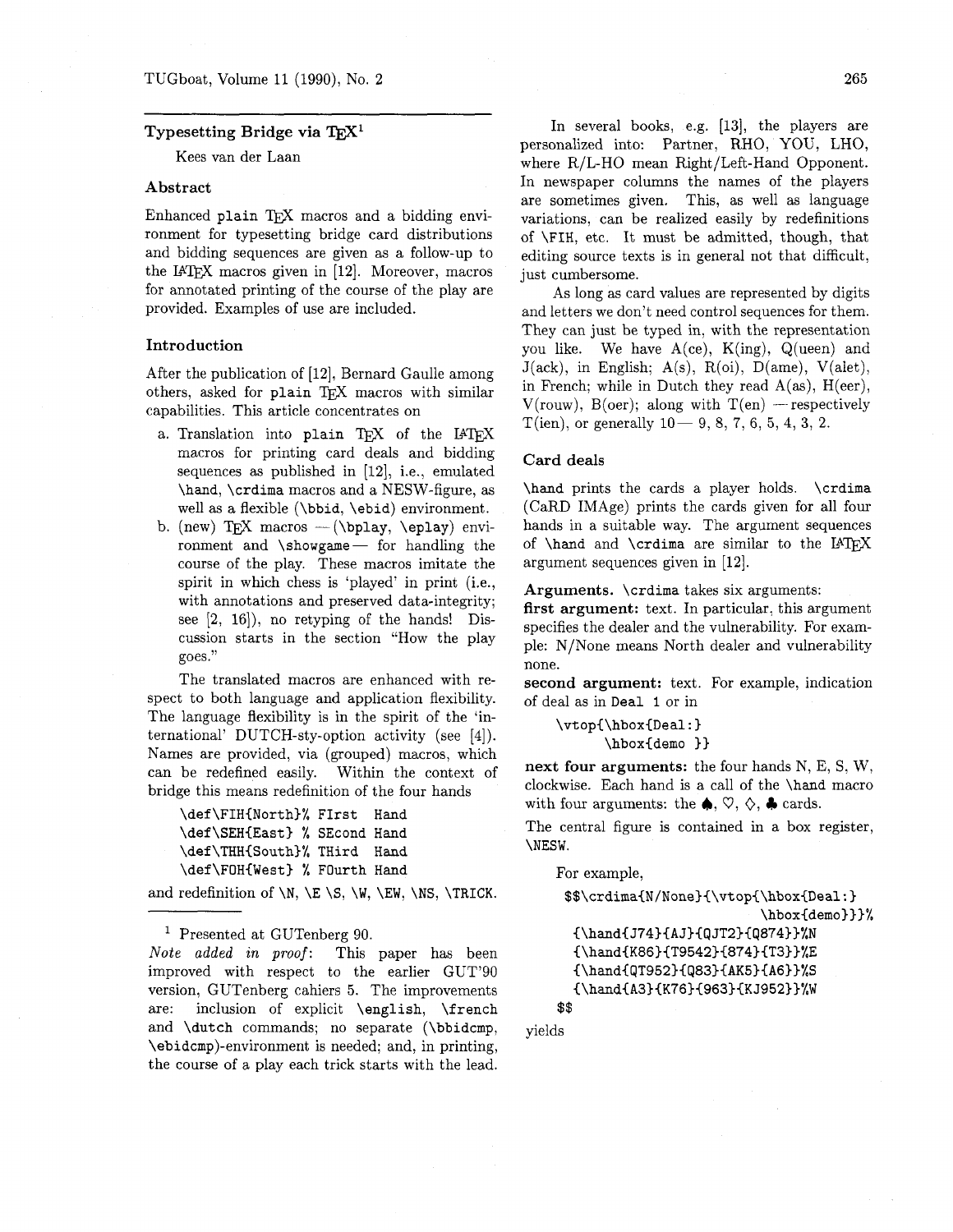

# **Bidding**

The bidding environment is not based on tabbing; **\halign** is used. This means that the bidding sequences are lines within **\halign,** with four columns, and have to obey the usual alignment syntax. The card deal above takes the following ACOL bidding

> North East South West<br>14.4 ? no 14 ... no ? no  $1\spadesuit$  ... no  $2\spadesuit$  no  $4\spadesuit$  a.p. *A* means Alert, conventional bid ? means explanation asked . . . means think pause

obtained via

```
C\medskip\narrower\noindent 
\bbid 
l\c\alert& ? no& l\s&\think no\cr 
     2\s& no& 4\s& a.p. \cr 
\noalign{\vskip.5ex}
\alert\ means Alert, 
   conventional bid\hidewidth\cr 
? means explanation 
             asked\hidewidth\cr 
\think means think 
             pause\hidewidth\cr 
\ebid \medskip)
```
**Remarks.** One has to have a nodding knowledge of TFX. A more user-friendly **\annotation** command can be written, in the same spirit as a footnote or  $endnote.<sup>1</sup>$ 

<sup>1</sup> A simple approach could be a command with two arguments where the first argument contains the annotation symbol(s), the second argument contains the explanation, and both are passed on to control sequences (or token registers). **\ebid** must be redefined so that the annotation(s) will appear.

Another issue is whether we should test for illegal biddings. I did not do this because it will restrict the use of the macros-illegal biddings are needed in arbiter courseware, for example.

The above is natural and will suffice for simple applications. The given **\crdima** and **\hand** macros as well as the bidding environment can be used in a way similar to their IATFX predecessors. So as wen as the bidding environment can be used<br>
in a way similar to their IATEX predecessors. So<br>
idrivers' — e.g., my (Pascal) deal program, for prints<br>
of terms went also of tournament plays  $\text{F4E}$  predecessors. So<br>
of tournament plays - hardly need to be adapted.<br>  $\text{F4E}$ 

Furthermore, IATFX users can also make use of these enhanced versions at the expense of **\halign's** syntax for the bid sequences.

In order to handle other bridge typesetting usages<sup>2</sup> elegantly and consistently, we have to think more thoroughly about how to pass information from one macro to another.

# **Variables and parameters vs. control sequences and arguments**

Knuth,  $[11, p.211]$ , names the possibilities:

"It is sometimes desirable to pass information from one macro to another, and there are several ways to do this: by passing it as an argument, by putting it into a register, or by defining a control sequence that contains the information."

It is not clear to me what to provide via arguments, what via registers and what via control sequences from one macro to another. The above is the  $T_FX$ terminology and well-defined, while in Pascal-like programming we call the possibilities:

- transfer via parameters (by name, reference or value),
- via global variables, and

 $-$  via procedures.<sup>3</sup>

In command languages (and also in ADA) we distinguish between parameters bound to a position and bound via keywords in free order along with defaults.

In **\crdima** the texts and hands, and in **\hand**  the cards for every colour are provided via arguments. Another approach is to provide all this information via control sequences, i.e., control sequences for

- the vulnerability and dealer information,

<sup>2</sup> In practice simpler techniques are used: Meulenbroek, for example, edits the previous column with the word processor at hand.

<sup>3</sup> In numerical mathematics we also have what is called reverse communication.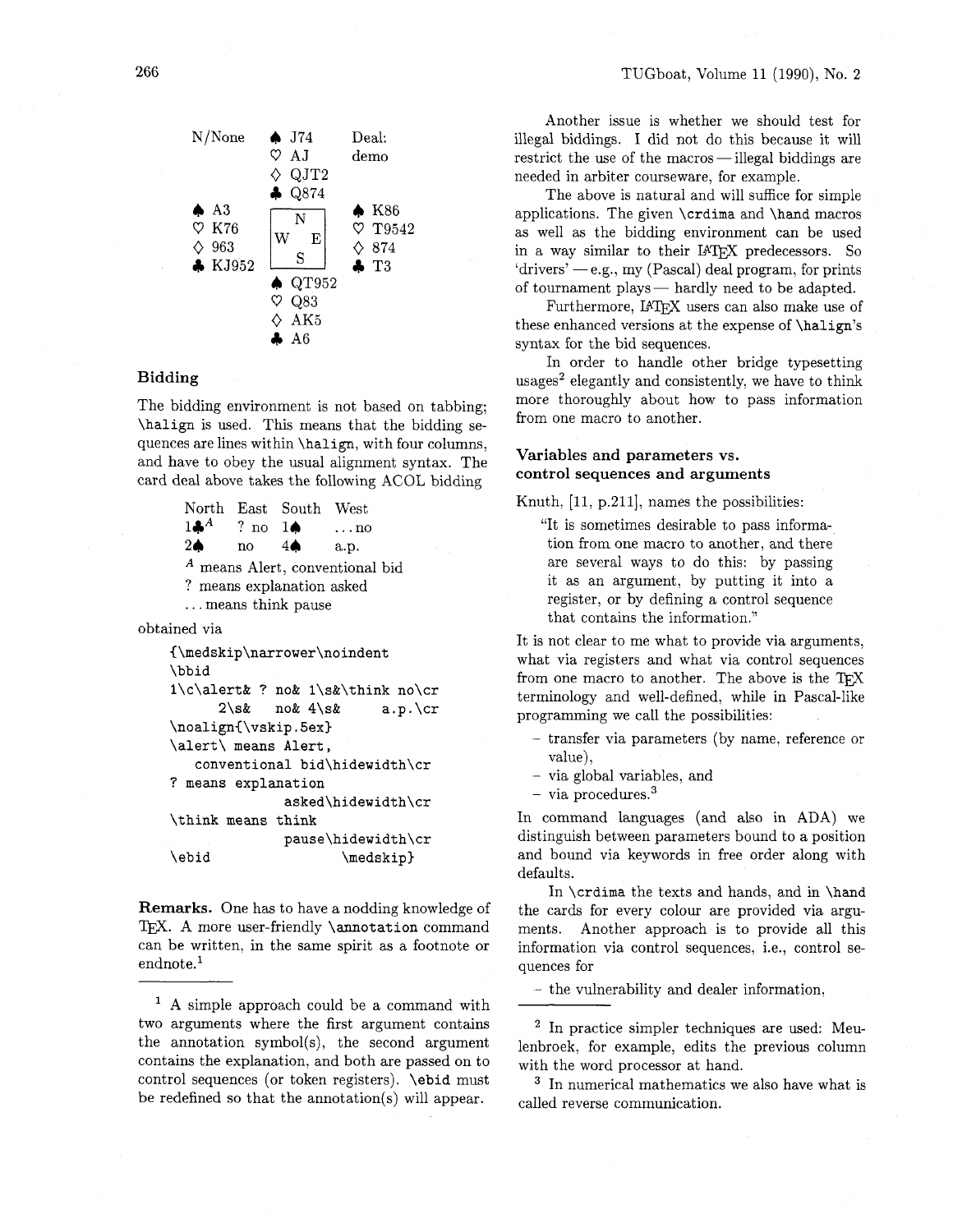with *no* arguments, which uses these control se-<br>for name combinations in the control sequences for quences. This is done in the section on "How the the cards per hand per colour, i.e., **\Ns,** etc. Note play goes." that we have \NS and \Ns, denoting respectively

representation of the NESW-figure. One could use  $\begin{array}{ll}\n\textbf{Remark.} & \text{With respect to choosing another lan-} \\
\textbf{Remark.} & \text{With respect to choosing another lan-} \\
\textbf{B} & \text{gauge, I adopted that the result in print will be}\n\end{array}$ with the disadvantage that this parameter mechanism (see e.g. [0]) guage, I adopted that the result in print will be<br>supplied for every deal once a personalized layout,<br>different from the default, has been chosen. In my<br>o an optional parameter. When no figure is wanted, just 'empty the box', and when you would like one of your own use  $\setminus \text{NESW\hbox{hbox}...}$ . The notation for the players used in the NESW-figure is contained in control sequences, \N, etc.

In the bidding environment the notation for the players is also contained in control sequences, \FIH, etc. This provides language as well as order flexibility. Annotation commands are, e.g., \alert, \think (think pause), ? (before the bid: explanation is asked for; after the bid: questionable bid), whatever you like to add, and various combinations, such as question followed by think pause.

In the play environment the the lead can be specified by \LEADN, \LEADE, \LEADS, or \LEADW. These control sequences set the definitions of \FIP%FIrst Player, \SEP, \THP, and \FOP. Furthermore, the cards played have to be given in (English) natural notation, e.g., h8 for  $\heartsuit 8$ . The \bintermezzo . . . \eintermezzo environment is a more user-oriented disguise for \noalign.

Remark. It is tempting to ponder about where keyword parameters come in (see e.g., [I]). Think of modifying the contents of a register or redefining a control sequence. The functionality is already or moairying the contents of a register or redenning<br>a control sequence. The functionality is already<br>there—for example, see the section on application flexibility.

## Notation

For the names of the control sequences for the hands and the left and right information, I adopted upper case letters \FIH, \SEH, \THH, \FOH; \N, \E, \S, \W, \NS, \EW; \LFTINF, \RGTINF, and for the colours of the cards and for the annotation

\def\LFTINFiN/None)% LeFT INFO commands I used lower case letters **\s,** \h, \d, - general information,  $\c; \aleph$ ,  $\theta$  and  $\c; \theta$ .  $\text{def}\RGTINF{Demo}$  % RiGhT INFo FIrst, SEcond, etc. Player I also used upper case letters: \LEADN, \LEADE, \LEADS, \LEADW; \FIP, - cards per colour and player, i.e.,  $\NS$ , for  $\S$ EP,  $\T{HP}$ ,  $\F{OP}$ . Language commands are also in North's  $\bullet$ 's, etc. North's  $\bullet$ 's, etc.<br>One could then introduce something like \showgame, and \french. This naming convention also holds and **\french**. This naming convention also holds So, there is essentially one 'variable' left, the the North-South combination and North's  $\spadesuit$ 's.

## Application flexibility

**a.** Another language. In the following, the French language is used.

| N/Personne      | $\bullet$ V74    |                           |
|-----------------|------------------|---------------------------|
|                 | $\heartsuit$ AV  |                           |
|                 | $\diamond$ DV102 |                           |
|                 | AD874            |                           |
| $\spadesuit$ A3 | N                | $\bullet$ R <sub>86</sub> |
| <b>R76</b><br>♡ | F,               | 109542<br>v               |
| 963             | S                | 874                       |
| RV952           |                  | 4103                      |
|                 | $\bullet$ D10952 |                           |
|                 | D83<br>V         |                           |
|                 | AR <sub>5</sub>  |                           |
|                 | A6               |                           |

takes the following ACOL bidding

| Nord           | Est | Sud           | Ouest       |
|----------------|-----|---------------|-------------|
| $1\clubsuit^A$ | pas | <b>10</b>     | $\dots$ pas |
| 2♠             | pas | $4\spadesuit$ | pas         |
| pas            | pas |               |             |

obtained via

(% Local change, \f rench **(\medskip\narrower\noindent**  \crdima{N/Personne}{}% **C\handCV74)CAV)CDVlO2HD874))** %N **C\handCR86)ClO9542)C874}(103)}%E C\handCDlO952)CD83)CAR5HA6))** %S  ${\hbox{\rm A3}}{R76}{963}{RV952}}$  %O \medskip) \noindent takes the following ACOL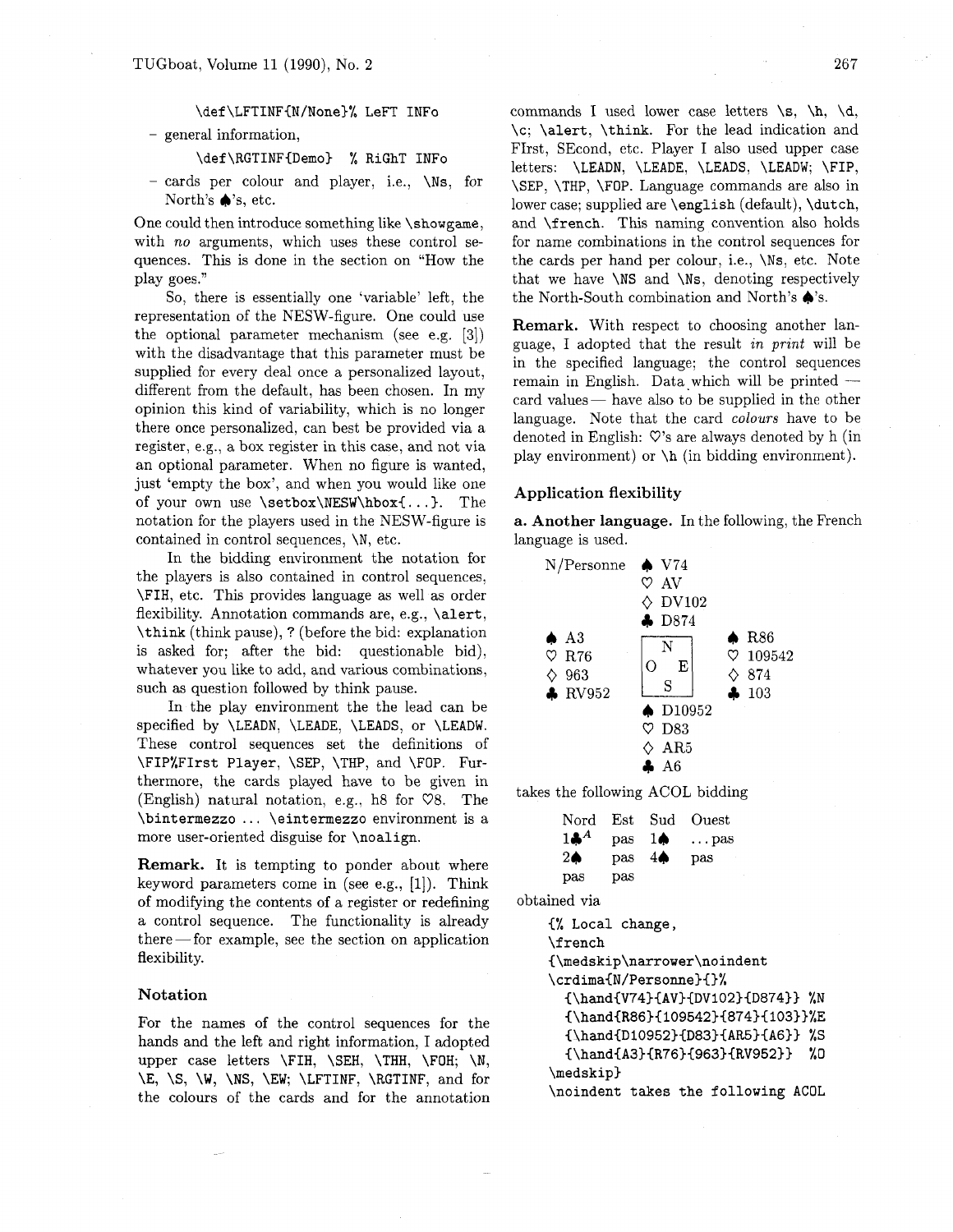```
bidding 
(\medskip\narrower\noindent 
\bbid 
 l\c\alert& pas& l\s& \think pas\cr 
      2\sk pask 4\sk pas\crpas& pas\cr 
\ebid \medskip
)% end local change
```
**b. Changing order.** If for some reason one likes to start with another player, e.g. West, in the printing of the bidding sequences, with the same dealer and vulnerability, this yields

|                           | West North East South |              |               |
|---------------------------|-----------------------|--------------|---------------|
| $\overline{\phantom{a}}$  | $1\clubsuit^A$        | no           | 10            |
| $\ldots$ no $2\spadesuit$ |                       | $\mathbf{n}$ | $4\spadesuit$ |
| a.p.                      |                       |              |               |

and is obtained via

```
C% Local change, note that the order 
% of the defs is free 
\def\FIHCWest)\def\SEH(North) 
\def\THH{East}\def\FOH{South}
% 
\medskip\narrower\noindent 
\bbid 
       --& l\c\alert& no& l\s\cr 
\theta 2\s & no 4\s\cr
     a.p.\cr 
\ebid \medskip}
>% end local change
```
Another adaption is using a different naming, e.g., first hand is Partner via \def\FIH{Partner} etc. See the section on Endplay analysis, where  $\mathcal{N}$ , etc., are personalized.3

*c.* **Natural notation for input.** Natural notation is bound to a language. This gives complications if one likes to specify the card colours. For example in the French language we have carreaux and cceurs, which both abbreviate to c.

Furthermore, one can think of hiding T<sub>F</sub>Xnicalities. The latter means that one could omit & and \cr and use, respectively, a space and a carriage return instead. I decided not to hide & and \cr.

One can also think of denoting the colours via the first character of the colour names in the bid

<sup>3</sup> This modification can be simplified when the NESW-figure is not put in a register, i.e., **\def\NESWC\hboxC\NESWfig))** and \$\vcenter\NESW\$ are used.

environment instead of the corresponding control sequence. I decided to have control sequences in the bid environment for the colours, because this makes it possible to supply any prefix. In the play environment I decided in favour of the colour abbreviation, s, h, d, or c, because there is no need for prefixes.

**Remarks.** Note the keyword functionality in examples a and b.

The general disadvantage of flexibility is the need for discipline; no consistency is forced. The advantage is freedom, and the question is how to use it.

## **Macro texts**

The provided NESW-figure is implemented via a 'ruled' table. The N, E, S, W symbols are provided via control sequences. The positioning obeys \halip's rules. -

**Source texts.** \hand, \crdima, \NESW, and (\bbid, \ebid)

```
\def\hand#1#2#3#4{%
```
%Example: **\hand(AKJ765)(AK9){-->{T893)**  \vtop{\hbox{\strut\s\enspace#1} **\hbox{\strut\h\enspace#2) \hbox(\strut\d\enspace#3) \hbox{\strut\c\enspace#4))%end** \vtop )%end \hand

**\def\crdima#l#2#3#4#5#6{%** 

```
%purpose: layout bridge hand 
%#I left upper text 
%#2 right upper text 
%#3, #4, #5, #6: N, E, S, W hands<br>\vbox{\halign{<br>k###\quad\cr
\v\text{(\h#I& #3& #2\cr 
 $\vcenter{#6)$&$\vcenterC\copy\NESW)$& 
                       $\vcenter{#4}$\cr
                \& #5& \cr
              )%end \halip 
      )%end \vbox 
)%end \crdima
```
\def\NESWfig{%

\vbox{\font\small=cmr9 \def\str{\vrule height2.2ex% depth.75ex width Opt) \off **interlineskip\tabskipOpt\hrule \halign(\vrule\hskip2pt\relax**  ##\hfil\tabskip3pt& \str\hfil##\hfil&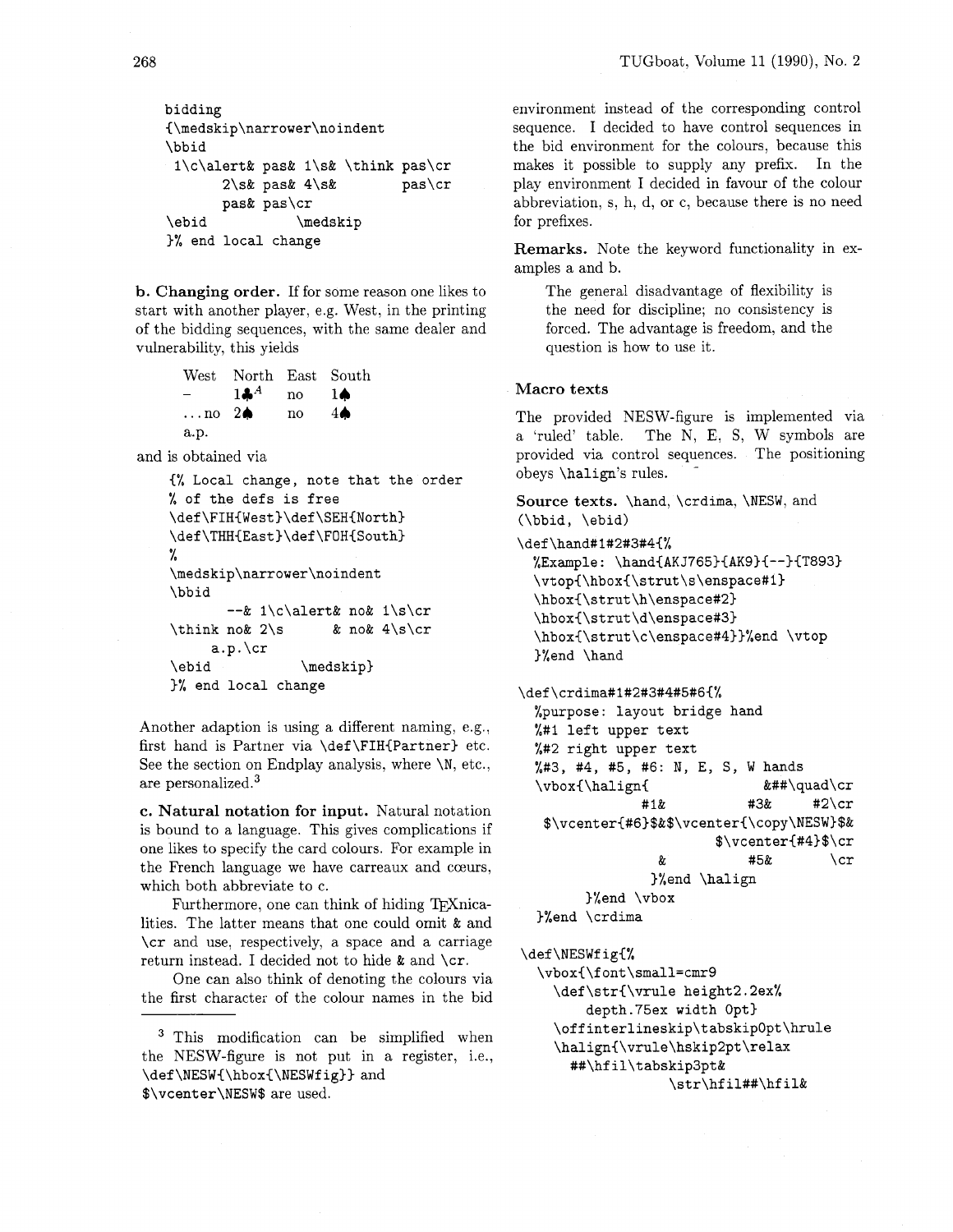```
##\hskip2pt\relax\hfil\vrule 
                        \tabskipOpt\cr 
     & \hbox to Opt{\hss\N\hss)& \cr 
   \W& \phant om{N}&\E\cr
     &\str\hbox to Opt{\hss\S\hss)&\cr 
      )%end \halip 
   \hrule)%end \vbox 
 1% end \NESWf ig 
\setbox\NESW\hbox{\NESWfig)
```

```
\def\ebid{\errormessage{% 
   bbid command is missing))
```

```
\def\bbid{\bgroup 
  \def\ebid{\egroup\egroup\egroup) 
  \def\alert{$-A$) 
  \def\think{$\ldots$\thinspace) 
  % etc. 
  \vt op\bgroup 
  \halip to4\wr\bgroup\tabskip3ex 
       plus lex minus 1ex& ##\hfil\cr 
     \FIH\hfil& \SEH\hfil& 
                 \THH\hfil&\FOH\hfil\cr
```

```
)%end \bbid
```
**Remark. plain** TEX macros for nicely rounded frames, UTEX'S 'ovals', have been published (see [8]). They can be used for another frame representation in NESW.

#### **Some more examples**

**a.** In order to illustrate general bidding theory from the viewpoint of one hand only, the **\hand** macro can be used. The following layout, heavily used in [71,

| AKJ42           |              | North East South West                 |  |
|-----------------|--------------|---------------------------------------|--|
| $\circ$ AK9     | 1 <b>a</b> – | $\text{no}$ $1\text{NT}$ $2\clubsuit$ |  |
| $\diamond$ T832 |              |                                       |  |
| $\bullet$ T     |              |                                       |  |

is obtained via

```
{\medskip\narrower
 \hbox to \hsize{\hss
   \hand{AKJ42}{AK9}{T832}{T}%
   \quad\hfil
   \bbid
   1\s& no& 1NT& 2\c\cr
   ? \cr
    \ebid
    \hspace{0.1em}\mathsf{hss}\}\medskip}
```
b. For issues related to defense play one often displays only the dummy hand and your own hand. The following example is borrowed from *[5].* 

| $\spadesuit$ AJ632<br>♡<br>-43<br>$\Diamond$ KQ7<br>A85 | N<br>W<br>$\spadesuit$ 985<br>$\heartsuit$ 852<br>$\Diamond$ AJ5 | E<br>You<br>KQT3 |                           |
|---------------------------------------------------------|------------------------------------------------------------------|------------------|---------------------------|
| North<br>no                                             | East<br>$2\heartsuit$                                            | South<br>no      | West<br>10<br>$2{\rm NT}$ |
| no                                                      |                                                                  | a.p.             |                           |

Against  $4\heartsuit$  South starts  $\clubsuit K$ , taken with  $\clubsuit A$ . Leader continues VAKQ. On the third round of  $\heartsuit$ 's, partner discards  $\diamondsuit 9$  (indicates interest in  $\spadesuit$ ). Leader continues with  $\Diamond$ 2, how do you continue?

The example is obtained via

```
{\def\S{You) % local change 
\setbox\NESW\hbox{\NESWfig) 
\medskip\narrower\noindent 
\crdima{}{}%
    OOC\handC985)C852)CAJ5)CKqT3))%S 
        {\hand{AJ632){43){KQ7}{A85))%W 
\medskip 
)%end local change NESW-figure
```
{\medskip\narrower\noindent \bbid  $-2x -x -x -x 1\sqrt{x}$ no& 2\h& no& 2NT\cr no&  $4$ \h& a.p.\cr \ebid \medskip}

**Remark.** In a similar way W-N, N-E, E-S hands, or W-E, N-S hands, or one hand only, with NESWdiagram, can be displayed simply by a suitable call of **\crdima.** 

*c.* In discussing endplays only a few cards are left. The following endplay is taken from from [10].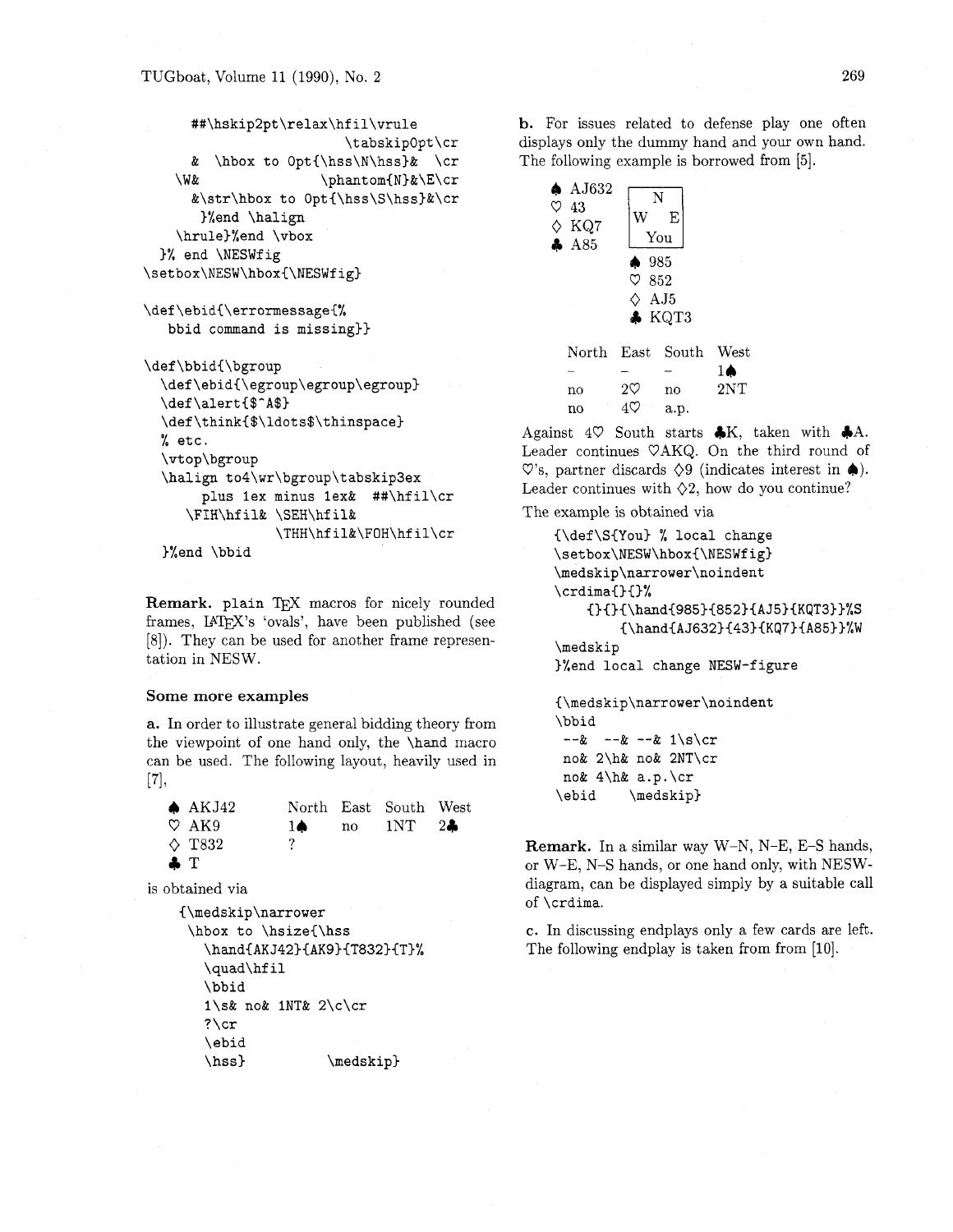

The example is obtained via

```
C\medskip\narrower\noindent 
\crdima{}{\vtop{\hbox{S leads \c A,}
                \hbarox\{W is squeezed}}}%
        \{\hat{AJ}\}(K)--\}-\{-\}\\{\hbox{mod}{{7} { \nand{7}{9}{T}{--}} %E
        {\hbox{\label{1} {--}} {\hand{2}{4}{--}{A}} %S
        {\hbox{\sf{KQ}}_{A}^{-}-\{--}\\medskip)
```
**d.** Finally, a bidding competition. It illustrates how the (\bbid, \ebid) environment can be used for this application. We have taken only two partnerships: Sjoerd&Martijn and Tsjip&Janski. The material is borrowed from  $[17].<sup>4</sup>$ 

W/A11; Bidding competition



On the above hands, and given that South will intervene with  $4\spadesuit$ , the partnerships bid as follows,

| West                     | East                                                                     |
|--------------------------|--------------------------------------------------------------------------|
| T <sub>spin</sub>        | Janski                                                                   |
| 10                       | $2\diamond$                                                              |
| $(4\spadesuit$ by South) |                                                                          |
| dbl                      | 64                                                                       |
| no                       |                                                                          |
|                          |                                                                          |
|                          |                                                                          |
|                          |                                                                          |
|                          | $\mathbf{A}$ . $\mathbf{A}$ . $\mathbf{A}$ . $\mathbf{A}$ . $\mathbf{A}$ |

Bidding competition \hidewidth\cr \noalign{\vskip.5ex}}{}%  $\{\}^{\$   $\{A K Q 54\}^{A J 7543}\}^{\times}$ 

<sup>4</sup> Normally, the set of West-hands is separated from the set of East-hands.

**C)C\handCAJ8)CAKT943C83CKT9833 %W**  \$\$ \noindent On the above hands, and given that South will intervene with  $4\$ s, the partnerships bid as follows, % (\medskip\narrower \hbox to \hsize{\hss {%Sjoerd&Martijn (Local mods)  $\def \FIH{\vtop{\hbox{\sf{Web}}}$ \hbox{\it Sjoerd\/))) \def\THH{\vtop{\hbox{East}  $\hbar$ ox{\it Martijn\/}}}  $\def \SEH{\}\def \F0H{\}$ \def\bidwidth{3\wr) \bbid  $1\hbox{h\&}$   $\&2\ccor$ (4\s\ by South)\hidewidth\cr no\$^l\$& &5\s\$^2\$\cr 7\c& &no\cr \noalign{\vskip.5ex} \$-I\$ Forcing pass\hidewidth\cr \$^2\$ Grand slam try\hidewidth\cr \ebid)%end SjoerdkMarti jn \quad {%Tsjip&Janski (Local mods) \def\FIH{\vtop{\hbox{West}  $\hbox{\sf \thinspace\ }$ \def\THH{\vtop{\hbox{East} \hbox{\it Janski\/))) \def\SEH{}\def\FOH{} \def\bidwidth{3\wr} \bbid  $1\hbox{h\&}$   $\&2\hbox{d}\cr$ (4\s\ by South)\hidewidth\cr dbl& &6\c\cr no\cr \ebid)%end TsjiptJanski \hss)%end \hbox \medskip)

# **How the play** *goes*

Explanatory schemes of a play are used for instance on viewgraphs instantly during a match, in books about play technique, or in newspaper columns when discussing interesting matches or puzzles. In order to do this systematically and unambiguously, something similar to the 'algebraic' notation in chess (see  $[2, 16]$ ) is needed.

Agreed, reading a book filled mostly with (algebraic) notation tables is quite dull and we can never replace the literarily gifted commentator. So,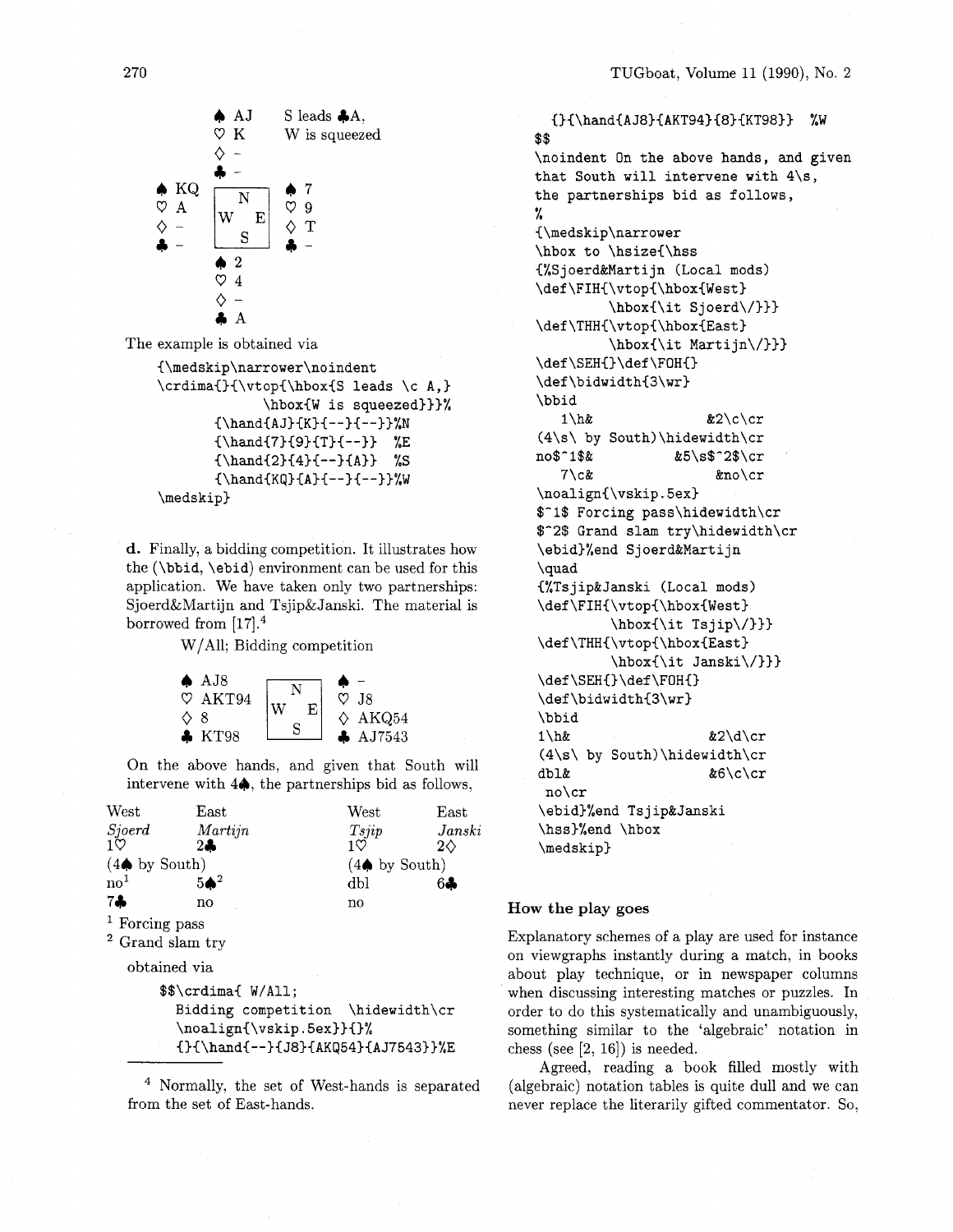this reduces the practical value of the exercise, but for solutions of puzzles it might be quite efficient, although I don't expect that many solutions will be sent in using TFX, in spite of quite numerous bridge unions, e.g., NBB (75,000 members), [5], to name but one union. On the other hand, the systematic approach eliminates misprints in shown phases while discussing a play.

Anyhow, it was great fun, and I learned a lot from it.

What we need is a compact unambiguous notation which contains per trick the information about the cards played and who led. Who gained the trick<sup>5</sup> can be deduced from the general knowledge of the contract and the lead. In print one generally starts every trick with the lead; every card that is played is given by the card colour and card value, followed eventually by commentary symbols like !, or ?.

To print all this information, I used basically a table with four columns (the players) and thirteen rows (the tricks). Each row starts with the lead.<sup>6</sup> Apart from printing the cards played (along with trick number), the cards in every hand  $-$  the (toks register) control sequences  $\text{Ns}, \text{etc.}$  -are updated. The use is illustrated below.

#### Let us play a game

The following appeared in 'Meulenbroek's column' last Christmas. $7$ 



Problem. How must NS defend in order to guarantee 1 trick?

<sup>5</sup> On viewgraphs underlining is commonly used; this can be implemented, but because of entailed inflexibility I refrained from it.

The lead indication can be hidden for the first lead in something like \contract, \leader or explicitly \lead, and for the next tricks along with the automation of who gained the trick.

Borrowed from [6].

Solution. Start with a  $\heartsuit$  lead in order to break communication. N must discard  $\nabla$ 's and S must discard  $\triangle$ 's.

| $\operatorname{Trick}$ |               |                |                |                |     | NS EW |
|------------------------|---------------|----------------|----------------|----------------|-----|-------|
| 1.                     | V 4!          | $\heartsuit$ K | V 8            | V 2            |     |       |
| 2.                     | 4А            | $\clubsuit 5$  | $\clubsuit x$  | $\clubsuit 2$  | --- | 2     |
| 3.                     | 4 Q           | ♣6             | $\clubsuit x$  | $\spadesuit 2$ |     | 3     |
| 4.                     | $\clubsuit T$ | V 9            | $\clubsuit K$  | ≜4             | ⊸   | 4     |
| 5.                     | <b>. J</b>    | ▲5             | $\spadesuit 3$ | 66             |     | 5     |
| 6.                     | ♣9            | $\clubsuit 8$  | V 5            | ▲ 7            |     | 6     |
| 7.                     | ÷×            | $\lozenge\,6$  | AJ             |                |     |       |
|                        |               |                |                |                |     |       |

On lead of the next **4** neither South nor North can be squeezed as can be seen from



with continuation

| 8.  | $\clubsuit \times$ | V 7          | V 6            | $\circ$ J $-$                  | -8 |
|-----|--------------------|--------------|----------------|--------------------------------|----|
| 9.  | $\Diamond$ T       | ♦7           | ◇А             | $\diamond$ 4<br>$\overline{a}$ | -9 |
| 10. | $\Diamond K$       | $\Diamond 9$ | $\lozenge 5$   | $\lozenge 8$ -                 | 10 |
| 11. | $\heartsuit\,3$    | ◇J           | $\heartsuit A$ | $\circ$ T -                    | 11 |
| 12. | $\bullet$ T        | V Q          | ♠А             | $\clubsuit Q -$                | 12 |
| 13. | $\Diamond$ 3       | $\bullet$ K  | $\spadesuit 9$ | $\Diamond Q$ 1                 | 12 |

Input. The above is obtained by

\def\LFTINF(Puzzle) \def\RGTINF{\vtop{\hbox{6NT,} \hbox{by East}}}  $\sqrt{2}$ \Ns={KQ76}\Es={T9}\Ss={8542}\Ws={AJ3} \Nh={J98) **\Eh=(A2)\Sh={qT74)\Wh=(K653)**  \Nd={J942}\Ed={T5}\Sd={Q876}\Wd={AK3}  $Nc={65}\Ec={KJ9xxxx}\Sc={2}\We={AQT}$ % \showgame % \subhead \*Problem\* How must NS defend in order to guarantee 1 trick? % \subhead \*Solution\* Start with a \h\ lead in order to break communication. N must discard \h's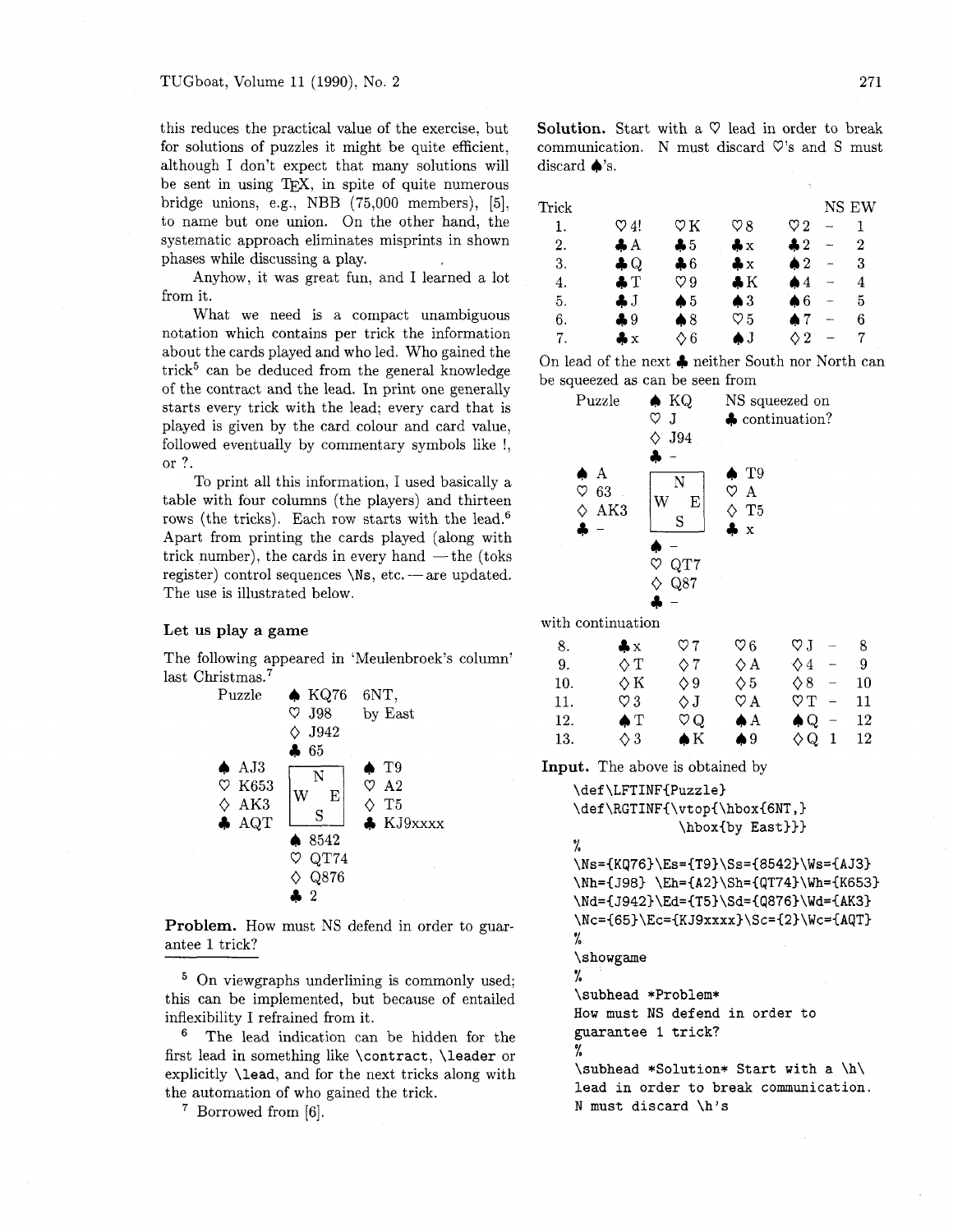```
and S must discard \s's. 
\smallskip\noindent 
\LEADS 
\bplay 
h4! & hK & h8 & h2 & -- & 1\LEADW\cr
cA & c5 & cx & c2 & - & 2\cr
cQ & c6 & cx & s2 & - & 3\cr
cT & h9 & cK & s4 & -- & 4\LEADE\cr
cJ & s5 & s3 & s6 & - & 5\cr
c9 & s8 & h5 & s7 & -- & 6\cr 
cx & d6 & sJ & d2 & -- & 7\cr
\bintermezzo 
On lead of the next \langle c \rangleneither South nor North can be 
squeezed as can be seen from% 
\def\RGTINF{\vtop{\hbox{NS squeezed on}
             \hbar\\{\c\} continuation?}}}
\showgame 
with continuation 
\eintermezzo 
cx & h7 & h6 & hJ & - & 8\cr
dT & d7 & dA & d4 & -- & 9\LEADW\cr
dK & d9 & d5 & dB & -- & 10\cr 
h3 & dJ & hA & hT & -- & 11\LEADE\cr
ST \& hQ \& sA \& sQ \& -- \& 12\LEADW\crd3 & SK & s9 & dQ & 1 & 12\cr 
\eplay
```
**Remark.** The cumulative tricks can be suppressed by deleting columns *5* and 6 and emptying the head texts via  $\def\SS{}$  and  $\def\SW{}$ .

## **Macros for annotated play**

The (\bplay, \eplay) environment is aimed at printing schematically the cards played. Interleaving remarks, showing the phase of the play etc., can be supplied within the

\bintermezzo . . . \eintermezzo

subenvironment. \pc does two things: it prints the card played and deletes the card from the appropriate hand. \strip essentially strips out one symbol from a string. \showgame is just a call of \crdima with the current values of \Ns etc.

**Explanation.** The problem is to determine dynamically with which colour from which player we are dealing. In each eolumn of \bplay the player is known via the control sequences \FIP, \SEP, \THP and \FOP (these are eventually adjusted by \LEADN, \LEADE, \LEADS, or \LEADW) and passed on to \PC, as first argument (see template line of \halign in \bplay). From the typed-in information, within the (\bplay, \eplay) environment, the colour is passed on as second argument to  $\pc$ . Symbols after that are handled as text, and influence \halign's column positioning.<sup>8</sup> \strip is called by \pc to delete a symbol. The symbol that has to be located in the string is used as argument separator.

# **Source texts.**

\def\eplay{\errormessage{% bplay command is missing))

**\def\bplay{\bgroup\global\tmo=0**  %Version 21/3/90 \def\eplay{\egroup\egroup} \def\bintermezzo{\noalign\bgroup \smallskip\noindent) **\def\eintermezzo{\smallskip\egroup)**  \tabskipiex plus lex minus lex \halign to7\wr\bgroup \global\advance\trno by 1 \hbox **to\wr~\hss\the\trno.\hss)** % \pc\FIP##\hfil& \pc\SEP##\hfil& \pc\THP##\hfil& \pc\FOP##\hf il&& \hfil##\hfil\cr %Template line \omit\hbox to\wr{\TRICK\hss}& \omit&\omit&\omit& \ \NS&\ \EW\cr%Headline 3% end \bplay

```
\def\pc#l#2#3C% Version 3/3/90 
  %Function: prints card #2#3 and 
  % deletes it from hand \#I 
  %#I the hand N, E, S, W(uppercase) 
  %#2 colour s, h, d, or c 
  %#3 card value A K Q ... 2, or x
  %(or your (consistent/language) choice) 
  %1. Update hand \forall#1#2; e.g. \forallNs
  \xdef\hnd{\csname #1#2\endcsname) 
  \scriptstyle\verb|string#3}{\hbox{hnd}}% end update hand 
  %2. print card in table 
  \xdef\colour{\csname #2\endcsname}
  \colour\thinspace #3% 
  % %Needed for immediate * mark 
  % end print card 
  1% end \pc
```
<sup>&</sup>lt;sup>8</sup> Of course use of  $\ldots$  lap{ $\langle symbol \rangle$ } will not affect the column positioning, but will possibly spoil your print.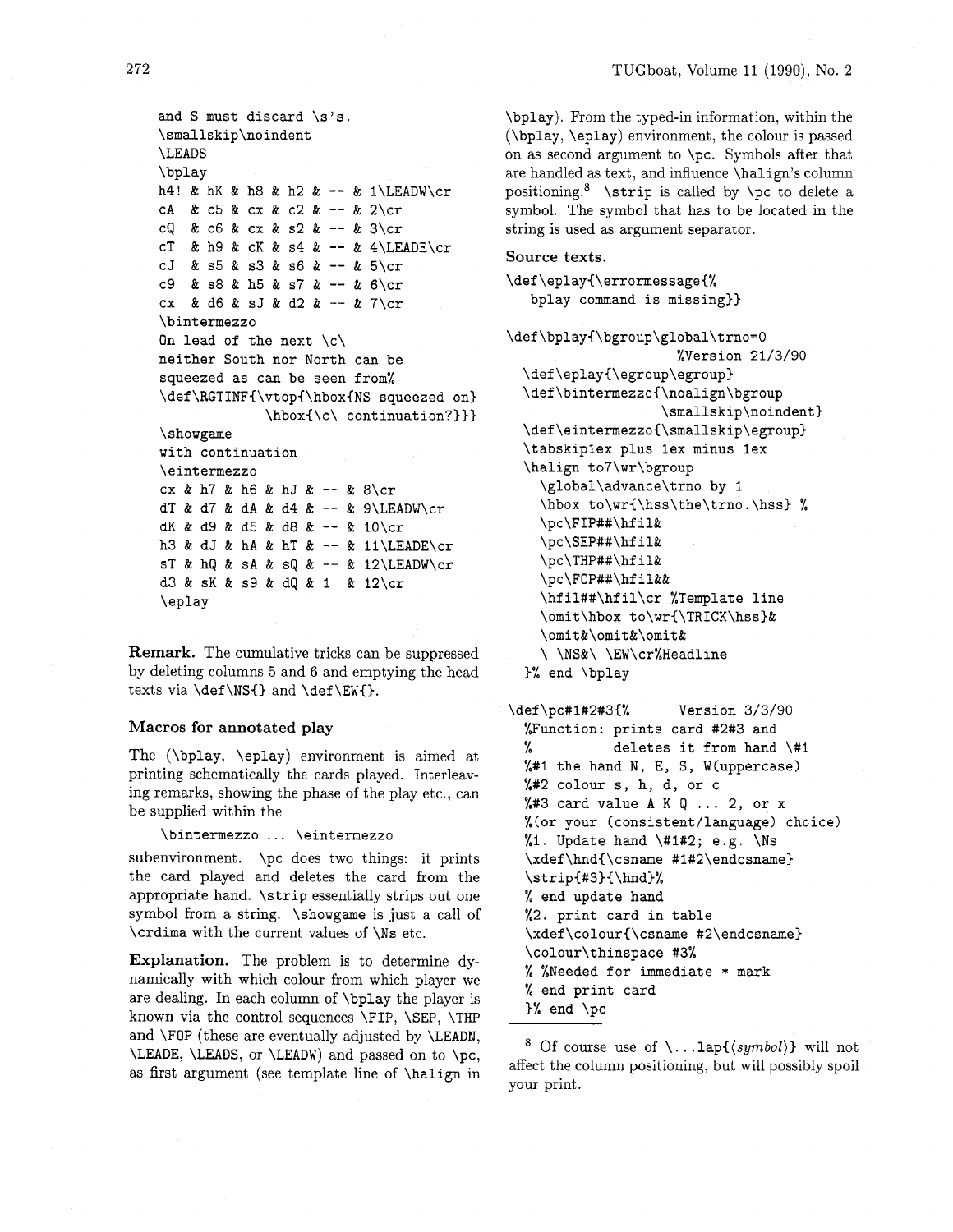```
\def\strip#l#2(% Version 3/3/90 
 %Function: deletes card value #I 
 % from #2, i.e., \Ns, or ... 
 \def\wis##l#l##2\wisC% 
   %Function: #I is deleted from argument 
   % in \wis ... \wis and result 
              is assigned to \hnd;
   % (last card is replaced by --) 
     \global\hnd=C##l##23 
     \xdef\pa{##1} \xdef\pb{##2}
     \ifx\pa\empty C\ifx\pb\empty 
         \global\hnd={--3% void colour 
     \f i)\f i 
   3% end \wis 
 \expandafter\wis\the #2\wis 
 )% end \strip
```

```
\def\showgameC%Shows the play, with 
  %control sequences Ns, ..., Wc, 
  %(note use of upper case for player) 
  %\defs: LFTINF, RGTINF 
  $$\crdima{\LFTINF){\RGTINF)% 
    {\hbox{\label{thm}l}}C\the\Nc))% 
    \{\hbox{Chand}\the\Es\}(\thinspace\thinspace\hbox{Ch})\tthinspace\thinspace\hbox{Ch}\C\the\Ecl)% 
    {\hbox{\label{thm-ds}}\thinspace\}C\the\Sc33% 
    \{\hbox{\sf\bf{Ws}}\{\thinspace\\bf{Wh}\}^{\thinspace}C\the\Wc)3% 
  $$I% end \showgame
```
**Remarks.** Use is made of **\halip,** with a counter for the tricks, and of **\noalign** for the intermezzo. One can also use a third, fourth. etc. symbol, after the colour and card value, in order to denote something special, e.g., !, for a well-played card. I added the reader-friendly feature of printing the cumulative number of tricks gained by each side in extra columns.

One abstraction I consider particularly useful is the notation of x for cards which don't matter. (Because of the freedom in representation of card values nothing extra had to be done.)

Another question is what to do when the card is not in the hand? This will yield a TEX error message.

**Flexibility: Endplay Analysis.** The analysis below is due to [15] and shows the elegant use of **\showgame** with (global) control sequences.



 $\Diamond$ 2 lead is taken with the K, followed by  $\spadesuit$  to A.  $\Diamond A$  (leader discards a  $\spadesuit$ ),  $\spadesuit$  trumped,  $\heartsuit K$ ,  $\heartsuit$  to A, again **4** trumped, followed by all but one trump. The leader arrived at



Other squeezes can be envisioned, e.g., (note central figure is suppressed)



This squeeze works whenever West holds  $\bigtriangleup$ KQ (or  $5^+$  and  $\Diamond Q$ , etc.

**Remark.** However interesting other squeeze possibilities — after a trump or  $\triangle$  lead — might be, they don't contribute further to 'bridge in print'. The above is meant as an illustration of the use of the macros within the context of a less rigid way of description. Because of the informal way the endplays are arrived at, we edited the hands. General play commands, which will update the hands, are once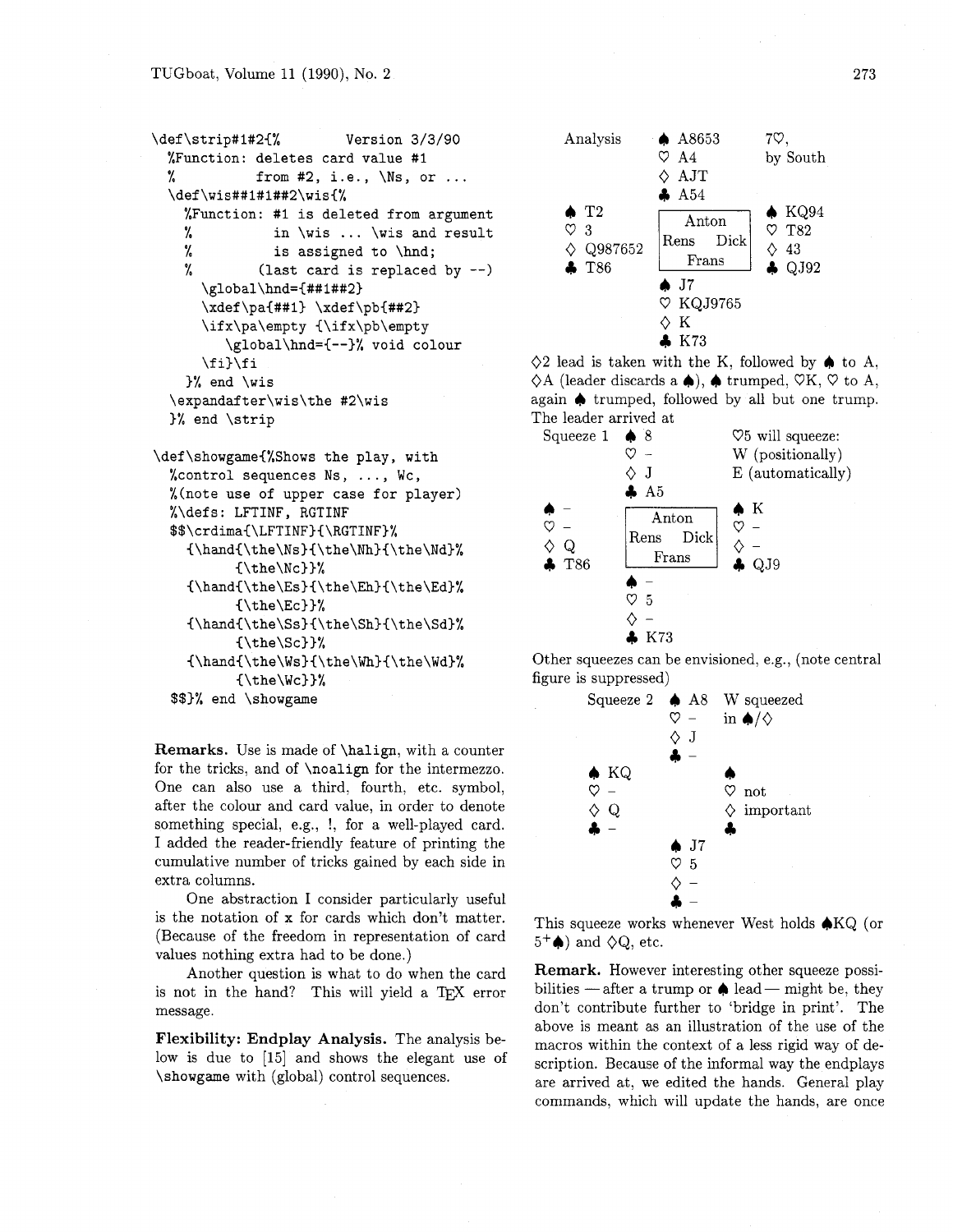again not that difficult to write.<sup>9</sup> For the moment I stopped.

**Input for Endplay Analysis.** The above is obtained via

```
C%local adaptation variables in NESWfig 
\def\N(Anton)\def\ECDick) 
\def\S{Frans}\def\W{Rens}
\setbox\NESW\hbox{\NESWf ig) 
\def\LFTINF{Analysis}
\def\RGTINF{\vtop{\hbox{7\h, }
              \hbox{by South))) 
\N~=CA8653)\Es=(Kq94)\Ss=IJ7) \Ws=(T2) 
\Nh = \{A4\} \Eh = \{T82\} \Sh = \{KQJ9765\} \Wh = \{3\}\Nd=(AJT)\Ed=(43) \Sd=(K)\Wd={Q987652) 
\Nc={A54}\Ec={QJ92}\Sc={K73} \Wc={T86}
% 
\showgame 
% 
\d2 lead is taken with the K, followed by 
\s\ to A, \d A (leader discards a \s), 
\s\ trumped, \hbar K, \hbar to A, again
\s\ trumped, followed by all but one 
trump. The leader arrived at 
\NS={8} \ \Es={K} \ \ \Ss={-1} \ \Ws={-1}\hbar={-}-} \Bigr\backslash \Sh={5} \ \hbar=-\}\Nd = \{J\} \ \Ed = \{- -\} \ \Sd = \{- -\} \ \Wd = \{Q\}\Nc={A5}\Ec={QJ9}\Sc={K73}\Wc={T86}
\def\LFTINF(Squeeze 1) 
\def\RGTINF(\vtopC 
               \hbox(\h5 will squeeze:) 
               \hbox(W (posit ionally) ) 
               \hbox{\tt \&\textrm{E} (automatically)}\showgame 
% 
Other squeezes can be envisioned, e.g., 
(note central figure is suppressed) 
\NS = \{A8\}\ES = \{\} \qquad \SS = \{J7\} \qquad \WS = \{KQ\}\Nh={--)\Eh=(not)\Sh={5) \Wh={--1 
\Nd={J}\Ed={important}\Sd={--}\Wd={Q}
\Nc={-}-}\Ec={} \Sc={--} \Wc={--}
\def\LFTINF(Squeeze 2) 
\def\RGTINF{\vtop{\hbox{W squeezed}
                     \hbarox{in \s/\d}}}
% 
C%Sublocal mod: empty figure
```
<sup>9</sup> Informal notation is characterized by incompleteness. In bridge, while discussing the course of a play, it is assumed that the reader knows which player played a card. One could write a general \strip command, with a suitable name, which locates the appropriate hand and subsequently strips and prints the card.

```
\setbox\NESW\hbox{}
\showgame
)%end sublocal mod empty figure 
% 
This squeeze works whenever 
West holds \s KQ (or 5$<sup>-+$</sup>\s) and
\d Q, etc. 
)%end local change \NESWfig
```
**Looking back. I** refrained from introducing case insensitivity in the card values, and from automatically counting the gained tricks, which is cumbersome but not too difficult to implement, once a suitable representation for ordering of the cards is chosen.

The above features. as well as more natural input, can best be considered when the macros are targeted for a particular application, e.g., for typesetting (in a specified language) tournament reports, puzzles and answers, or whatever.

Because of the history of \crdima and \hand, and because I did not much ponder a *priori* about the 'data structure', I started with a natural approach. Looking back, I could have started from a 13\*4-matrix, where the rows denote the card values and the columns the colours. The value of an array element represents the status, e.g., the card belongs to either N, E, S, W, or has been played, not to mention 'penalty' cards. Updating this structure can be done via the 'array addressing' technique given in [9].  $\sum_{\text{ and } \crdima}$  as well as \hand will become more complicated, however. To be honest, I started in my deal program with *52* numbers for shuffling; these *52* numbers could be generalized into *52* memory locations, suitably addressed.

**Looking ahead.** What about using these macros interactively, e.g., in bridge play programs, or by commentators on TV? Not only to delete a card will be needed but also the reverse, to insert a card, in order to demonstrate variants.<sup>10</sup> Of course, some fancy graphics will be indispensable, like showing real card faces instead of symbols and playing the cards, i.e., letting them move. Animation. Multimedia information exchange, how exciting! My case rests.

**Availability of the macros.** This article, with macros included, will be available on TeX-NLQHEARN. The previous IATEX article is also there. I welcome

```
10 Perhaps best implemented via a conditional
delete?
```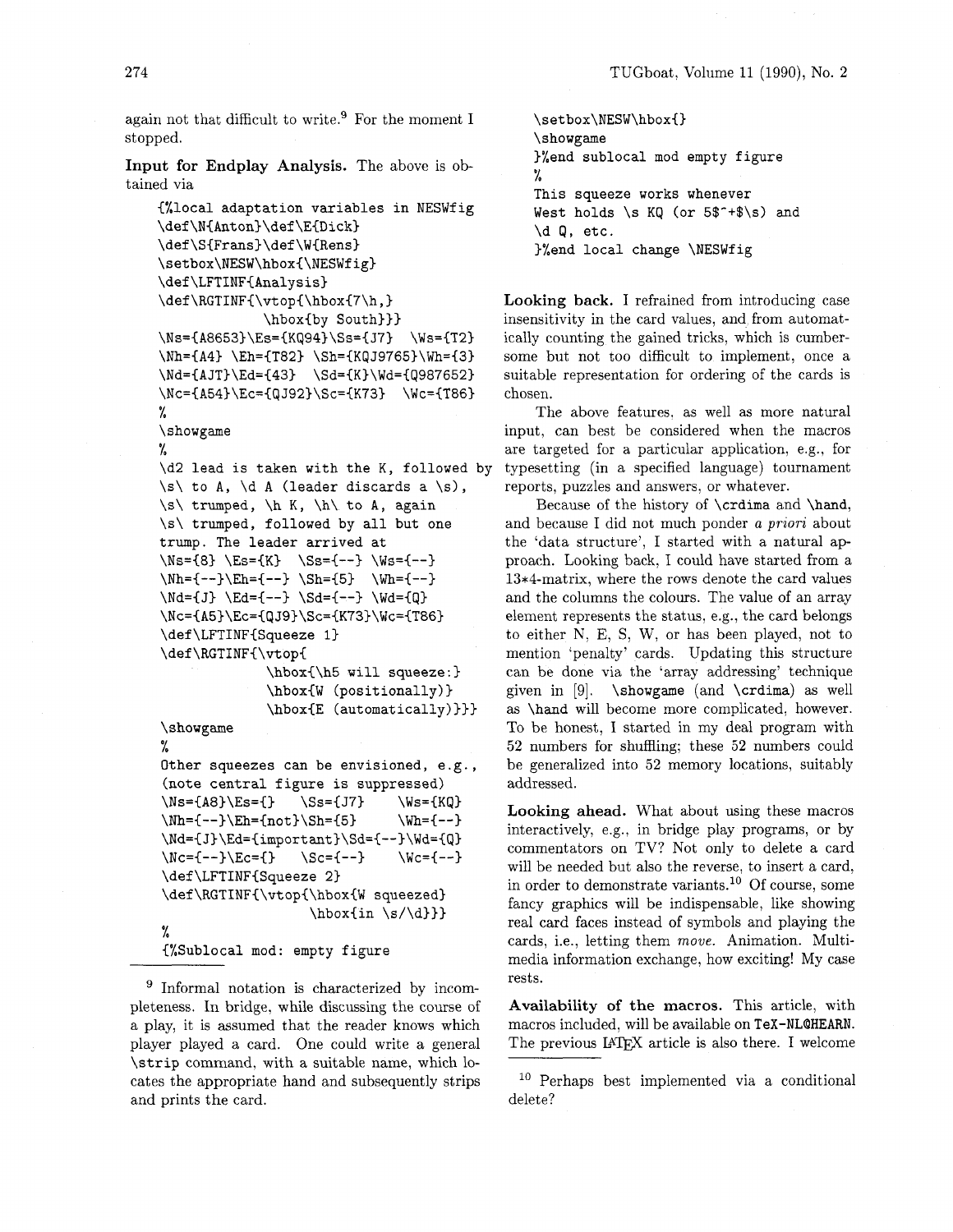copies of any publication using these macros, or derivatives thereof. Comments are appreciated.

#### Conclusions

The author claims that bridge publications with respect to card distributions and bidding sequences can be typeset with high quality via  $IATFX$ , see [12], or via TFX and the macros given. Furthermore, it is possible to explain the course of a play in print systematically and unambiguously, where updating of the hands is done automatically when a card is 'played', i.e., when within the (\bplay, \eplay) environment the colour and card value are given, obeying \halip's rules. The display of the course of the play can be interrupted with the intermezzo (sub)environment, for, among others, showing the cards still active in the play via \showgame.

Proofreading of deals not generated and typed by computer is error-prone and remains tiresome.

TEX programming differs from 'structured programming' not in the least

- $-$  in terminology  $-$  (positional, keyword) param-In terminology — (positional, keyword) parameters vs. arguments, variables vs. registers and<br>control sequences — and<br>in its stitude — previous presences we havening
- $control sequences and$ <br>- in its attitude proving programs vs. knowing what one is doing.

Roughly three columns were needed for the (commented) macros; TFX is a powerful tool!

### Acknowledgements

The author is grateful to Bernard Gaulle for his interest in the macros. Johannes Braams, who enlarged the IATEX macros into a bridge style file, is kindly acknowledged for emphasizing language flexibility. Victor Eijkhout suggested use of an argument separator for locating a symbol in a string. He also carefully read the manuscript and proposed improvements to my English. Phil Taylor and Amy Hendrickson, whom I met at the Stanford TUG89 conference, and have had TFX contacts with since, contributed a lot, not in the least helping me 'onward and upward' with the for me unusual way of TEX programming. Last but not least I would like to thank the Groningen bridge community for the inspiring discussions and the first class examples.

#### References

- 1. Appelt, W. (1987): Macros with keyword parameters. TUGboat 8, no. 2, 182-184.
- 2. Appelt, W. (1988): Typesetting Chess. TUGboat 9, no. 3, 284-287.
- Bechtolsheim, S. von (1988): Tutorial on \futurelet. TUGboat 9, no. 3, 276-278.
- BRIDGE. Monthly of the NBB (Dutch Bridge Union).
- 5. Coffin, G. S. (1954): Bridge Plays: Four classics. Faber and Faber. London.
- 6. Crowhurst, E. (1986): ACOL in competition. Pelham. London.
- Braams, J., V. Eijkhout, N.A.F.M. Poppelier (1990): The development of national  $IATFX$ styles. TUGboat 10, no. 3, 401-406.
- Glendown, G. (1990): Round boxes for plain TFX. TUGboat 10, no. 3, 385-386.
- 9. Greene, A.M. (1989): T<sub>F</sub>Xreation  $-$  Playing games with TFX's mind. TUG89 conference, TUGboat 10, no. 4, 691-705.
- 10. Kelder, J., B. van der Velde (1986): Dwangposities tegen één tegenstander. Becht. A'dam. (Dutch). Translated from: Kelsey, H.W. (1985, paperback): Simple squeezes. Gollancz. London.
- 11. Knuth, D. (1984): The TFXbook. Addison-Wesley.
- Laan, C.G. van der (1989): Typesetting bridge via IATFX. TUGboat 10, no. 1, 113-116.
- 13. Lawrence, M. (1988): The complete book on hand evaluation. Max Hardy. ISBN 0-939460-27-0.
- Meulenbroek, D. (1989): Nieuwsblad v/h Noorden. December. (Dutch)
- Paternotte, R. (1989): Dwangneurose. De Enige Goede Bridge Courant. December. (Dutch)
- 16. Rubinstein, Z. (1990): Printing annotated chess literature in natural notation. TUGboat 10, no. 3, 387-389.
- 17. Vries, H. de (1990): Biedwedstrijd. De Enige Goede Bridge Courant. Maart. (Dutch)

Appendix. Registers and control sequences used

%Card definitions \def\s(\$\spadesuit\$) \def\h{\$\heartsuit\$} \def\d(\$\diamondsuit\$) \def\c{\$\clubsuit\$} %(Toks register) control sequences %for hands used by play macros: %showgame, pc, strip \let\NT\newtoks \NT\hnd%Dynamically one of: **\NT\Ns\NT\Es\NT\Ss\NT\Ws \NT\Nh\NT\Eh\NT\Sh\NT\Wh**  \NT\Nd\NT\Ed\NT\Sd